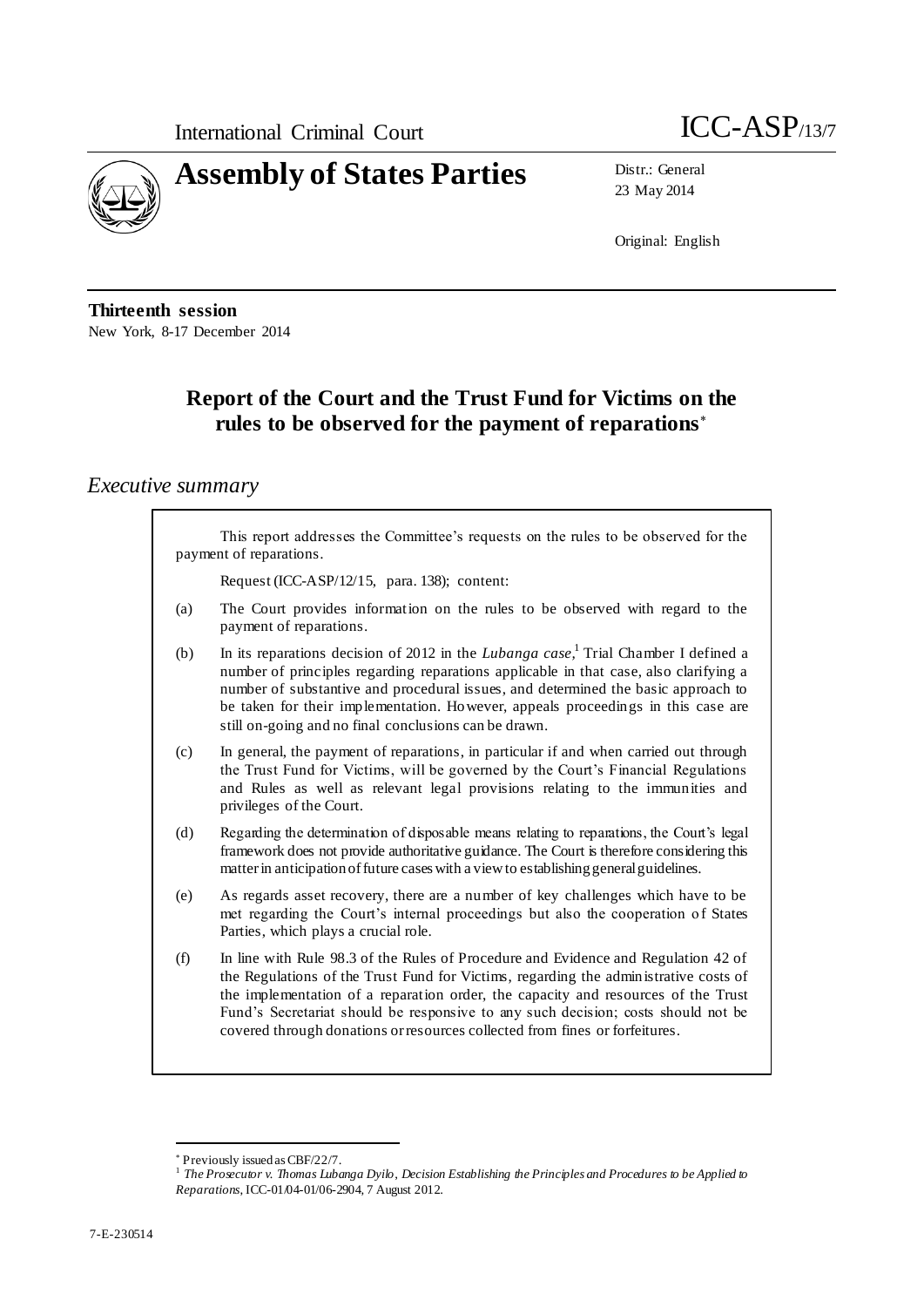### **I. Introduction**

1. In September 2013, the Committee on Budget and Finance ("the Committee") called on the International Criminal Court ("the Court") to initiate joint reflection on the relevant rules to establish a preliminary financial approach for the payment of reparations and to report to it at its twenty-second session, stating that

"[…] cases currently at the appeals stage should soon draw to a close and the Court might then be required to consider the payment of reparations, if and where applicable. This innovative procedure had no equivalent in this field and therefore a preliminary financial approach was impossible." 2

2. At the request of the Committee, the Court, in association with the Trust Fund for Victims ("the Trust Fund" or "TFV"), submits this report to the Committee on the rules to be observed for the payment of reparations.

### **II. Background**

#### **A. The** *Lubanga* **decision on reparations**

3. On 7 August 2012, Trial Chamber I (the "Chamber") issued its first *Decision establishing the principles and procedures to be applied to reparations* in the case of *The Prosecutor v. Thomas Lubanga Dyilo* ("*Lubanga* decision on reparations"). This landmark decision defined a number of principles regarding reparations applicable in the *Lubanga*  case, also clarifying a number of substantive and procedural issues, and determined the basic approach to be taken for their implementation. However, a number of aspects of the *Lubanga* decision on reparations have been appealed by victims participating in the proceedings and by Mr Lubanga, and a number of relevant arrangements are pending a possible discussion and guidance by the Appeals Chamber.<sup>3</sup> The principles applicable in the *Lubanga* decision on reparations as well as the main issues currently under appeal are summarised in the annex to this report.<sup>3</sup>

#### **B. Principle, provisions and procedures guiding the Trust Fund**

4. In general, the payment of reparations will be governed by the Court's Financial Regulations and Rules ("FRR") as well as by relevant legal provisions relating to the immunities and privileges of the Court. The FRR regulations on voluntary contributions, in particular, are of relevance for the TFV.<sup>4</sup>

5. The Court and the TFV are migrating to International Public Sector Accounting Standards (IPSAS) which set new and unified accounting standards.

6. For managing grants and payments to implementing partner organizations under the TFV's assistance mandate, 5 the TFV uses the SAP grant management system (SAP GM). This system allows the TFV to deal with earmarked or non-earmarked voluntary contributions by States Parties or any other private donation and to handle payments to implementing partner organizations.

7. The TFV will use the same SAP GM system for the implementation of a reparations order and will benefit from the previous positive experience under the assistance mandate.

 $\overline{a}$ 

<sup>2</sup> *Official Records of the Assembly of States Parties to the Rome Statute of the International Criminal Court, Twelfth session, The Hague, 20-28 November 2013* (ICC-ASP/12/20), vol. II, Part B, (initially filed as ICC-ASP/12/15), para.138.

<sup>&</sup>lt;sup>3</sup> The Appeals Chamber will only need to decide as to the reparations appeals if Mr Lubanga's conviction is upheld on appeal.

<sup>3</sup> See also Report of the Court on principles relating to victims' reparations, ICC-ASP/12/39, 8 October 2013.

<sup>&</sup>lt;sup>4</sup> Regulation 6, 6.5; rule 106.1; regulation 7, rule 107.2, 7.2 - 7.4 of the Financial Regulations and Rules.

<sup>&</sup>lt;sup>5</sup> See Regulations of the Trust Fund for Victims (RTFV).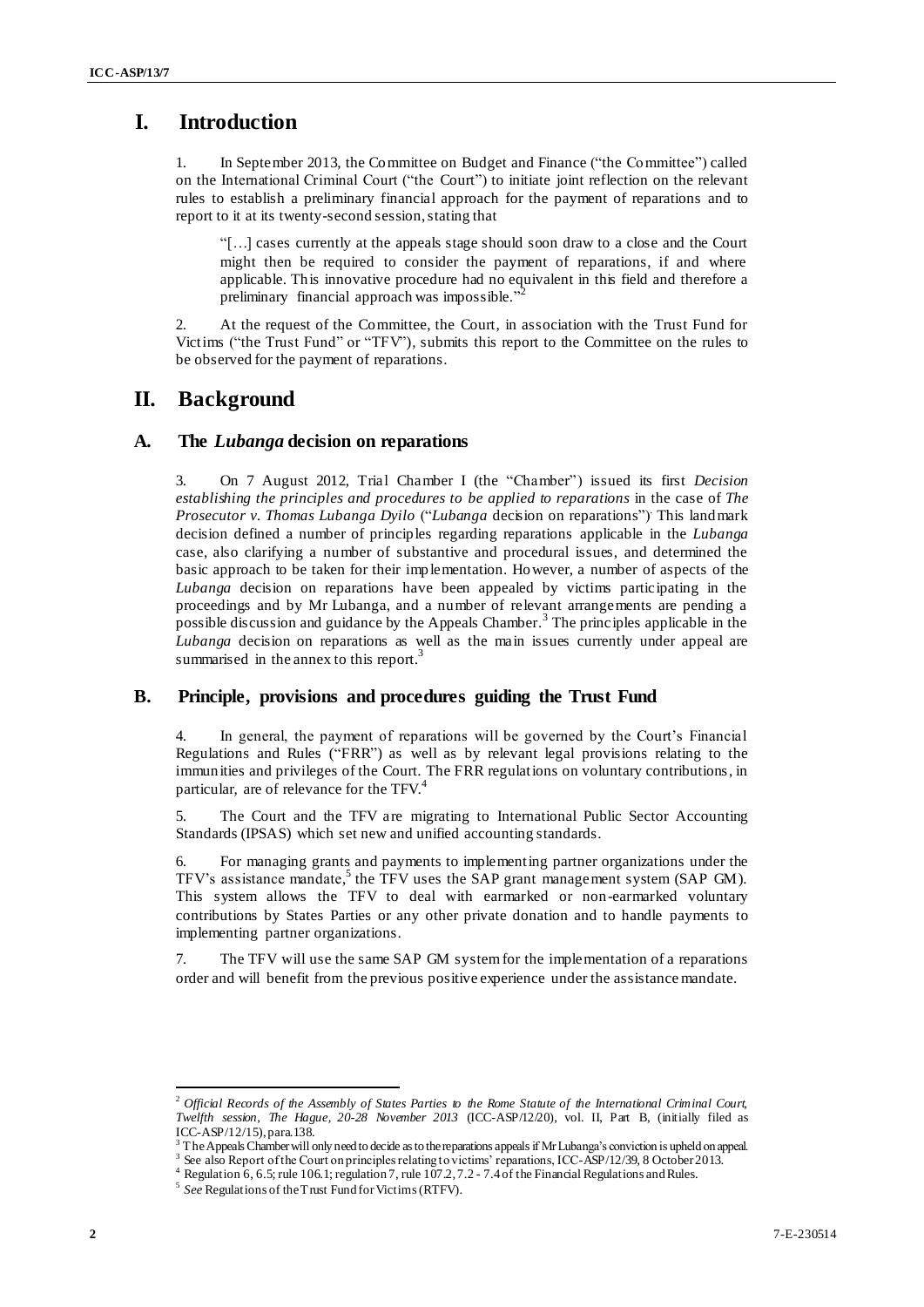### **III. Developments regarding the determination of disposable means relating to reparations**

8. In December 2012, in its resolution ICC-ASP/11/Res.7 on victims and reparations, the Assembly of States Parties ("the Assembly") "[r]ecall[ed] that the declaration of indigence of the accused for the purpose of legal aid bears no relevance to the ability of the convicted person to provide reparations, which is a matter for judicial decision in each particular case, and further request[ed] the Court to review this matter and to report to the Assembly at its twelfth session".<sup>6</sup> Subsequently, the Court submitted its "Report of the Court on the criteria for the determination of disposable means relating to reparations"<sup>7</sup> to elucidate the legal issues regarding the determination of disposable means of a convicted person for the purposes of reparations.<sup>8</sup> In particular, this report examined the issues related to the assessment of the convicted person's ability to provide reparations.

9. The Court noted that the term "indigence" as such is not mentioned in the Rome Statute ("the Statute"), nor as part of the criteria for the payment of reparations under article 75 of the Statute. The assessment of a convicted person's disposable means is relevant in the enforcement phase of a reparation order issued against a convicted person.

10. While criteria have been established by the Registry for determining whether a suspect, an accused person or a victim is eligible for legal aid pursuant to rules 21 and 90 of the Rules of Procedure and Evidence ("RPE"),<sup>9</sup> there are no criteria to establish a convicted person's disposable means from the point of view of reparations. The only case as yet before the Court dealing with the determination of disposable means in the context of reparations is the *Lubanga* case, in which the Chamber noted that Mr Lubanga had "been declared indigent" during first instance proceedings and further found that "no assets or property have been identified that can be used for the purposes of reparations." <sup>10</sup>

11. The Court is actively considering this matter in anticipation of future cases where the assessment of a convict's disposable means for the purpose of the enforcement of a reparation order has to be made.

#### **IV. Asset recovery**

12. With regard to identifying and freezing assets, the Court mostly relies on the assistance and cooperation of States Parties and non-States Parties, as it has limited means to identify any monetary assets or property itself. Worldwide investigations aimed at identifying, tracing, and ultimately, freezing or seizing assets are impossible without the comprehensive, effective and unambiguous cooperation of States Parties and non-States Parties.

13. Article 93 of the Statute imposes obligations on States Parties regarding, *inter alia*, assistance in "[t]he execution of searches and seizures" and "[t]he identification, tracing and freezing or seizure of proceeds, property and assets and instrumentalities of crimes for the purpose of eventual forfeiture, without prejudice to the rights of bona fide third parties" . With respect to reparations awards, article 75(5) of the Statute indicates that the obligations of States Parties are the same as those set out in article 109, relating to the enforcement of fines and forfeiture measures.

14. States shall take all necessary steps to enforce these orders. Nonetheless, assets subject to provisional seizure orders will only be transferred to fulfill final reparations orders if a much higher burden of proof is met. Not only must it be conclusively shown that the assets are owned and controlled by the convicted person, but also that proceeds,

 $\overline{a}$ 

<sup>6</sup> *Official Records of the Assembly of States Parties to the Rome Statute of the International Criminal Court, Tenth session, New York, 12-21 December 2011* (ICC-ASP/10/20), vol. I, part III, ICC-ASP/10/Res.3, para.3.

Report of the Court on the criteria for the determination of disposable means relating to reparations, ICC-ASP/12/40, 8 October 2013.

<sup>&</sup>lt;sup>8</sup> It is considered that the use of the term "indigence" may be misleading in the context of reparations as the term is strictly connected with the determination of entitlement to funds for legal representation during judicial proceedings provided for by the Court in its legal aid scheme pursuant to article 67(1)(d) of the Statute.

Articles  $55(2)$ (c) and  $67(1)$  set out the legal basis in the Rome Statute for the provision of legal aid to those who do not have sufficient means to pay. See also regulations 83 – 85 of the Regulations of the Court.

<sup>10</sup> *Lubanga* decision on reparations, para. 269.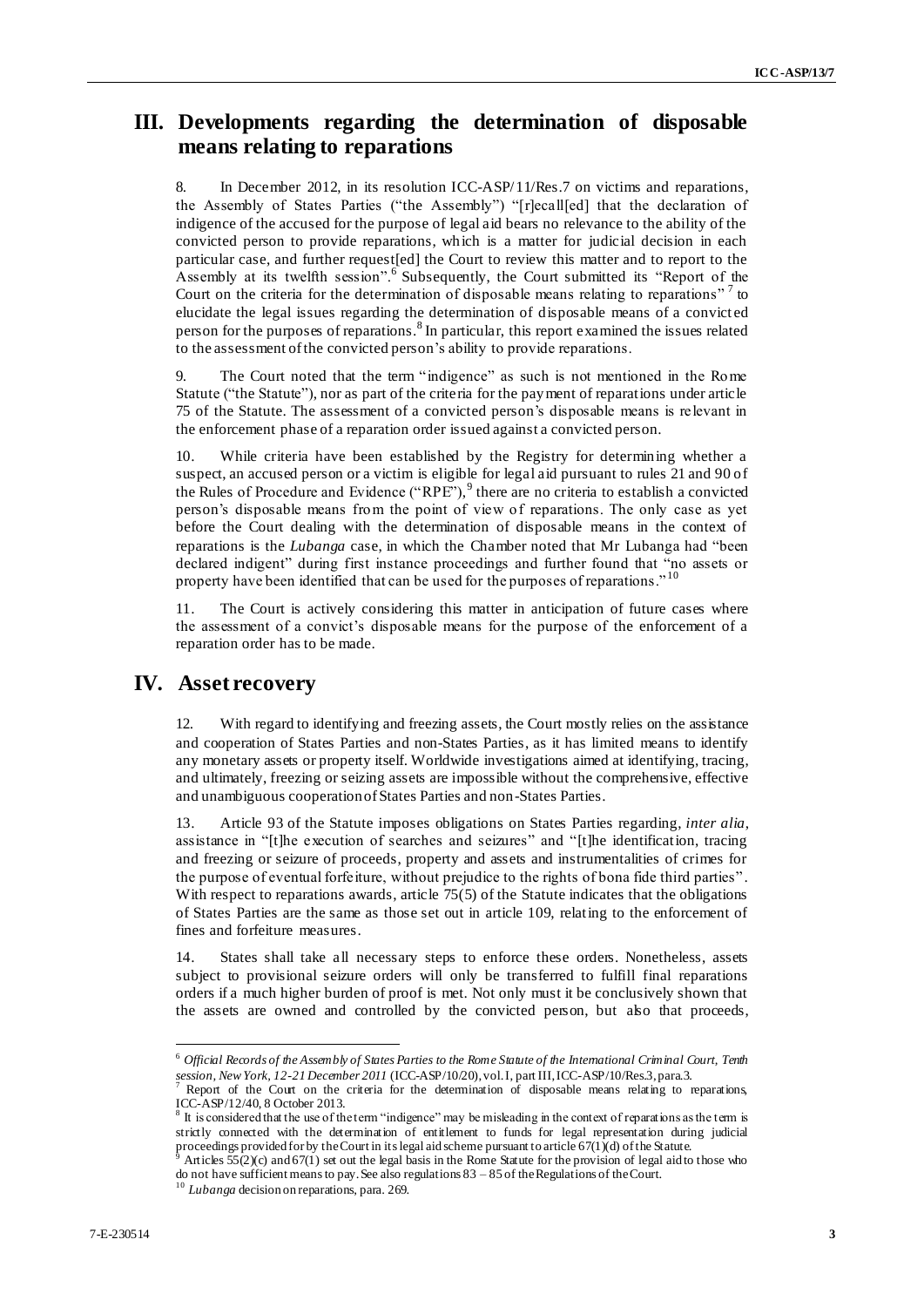property or assets derived directly or indirectly from crimes committed by the convicted person in the particular case.<sup>11</sup>

- 15. The key cooperation challenges to ensure reparations to victims include:
- (a) The ability to efficiently carry out and enforce orders for "protective" or preliminary measures to safeguard assets;
- (b) Enforcing final awards of reparations including monetary and non-monetary awards under article 109 of the Statute; and
- (c) Institutional responsibility within the Court for monitoring the enforcement of reparations orders.

16. The Statute allows a Pre-Trial or Trial Chamber to order "protective measures" upon the issuance of an arrest warrant or summons, or once a person is convicted, but also for the purpose of forfeiture.<sup>12</sup> Assuming that States are willing to cooperate, appropriate domestic legislation and procedural mechanisms to foster cooperation need to be put in place.

17. This includes but is not limited to (a ) naming the bodies responsible for receiving and implementing cooperation requests (b) ensuring that such bodies are well apprised of their responsibilities in advance of any actual request, (c) clarifying the internal procedures for formally recognizing and fulfilling the requests, including the role of local bodies, and (d) specifying how such requests are prioritized against local or third-country requests.

## **V. Reimbursement by an accused person of awards paid by the Trust Fund**

18. The Court notes that under article 75(2) of the Statute, a Chamber may "order that the award for reparations is made through the Trust Fund". This order can complement an order to pay reparations made against a convicted person who does not possess the necessary means to pay the award at the time of the final judgment. In this case the Chamber may order that the Trust Fund step in to use its "other resources" pursuant to regulation 56 of the Regulations of the Trust Fund for Victims (RTFV). The Trust Fund notes that this payment can be viewed as an advance payment, in the event that the convicted person is deemed to be indigent; this advance payment could be reimbursable to the Trust Fund by the convicted person.

The Presidency, supported by the Registrar, monitors the financial situation of the sentenced person on an ongoing basis in order to enforce, *inter alia*, reparation orders.<sup>13</sup>

### **VI. Use of TFV resources to complement reparations orders**

20. Regulation 56 of the RTFV stipulates that the Board of Directors of the Trust Fund "[s]hall determine whether to complement the resources collected through awards for reparations with 'other resources of the Trust Fund' and shall advise the Court accordingly"; and

"[w]ithout prejudice to [its assistance mandate] the Board of Directors shall make all reasonable endeavours to manage the Fund taking into consideration the need to provide adequate resources to complement payments for awards under rule 98, subrules 3 and 4 of the Rules and Procedures and Evidence [...]."<sup>14</sup>

21. Rule 98(3) of the RPE gives the Chamber the discretion

"[t]o order that an award […] against a convicted person be made through the Trust Fund where the number of the victims and the scope, forms and modalities of reparations make a collective award more appropriate."

 $\overline{a}$ 

 $11$  Rule 147 RPE.

<sup>&</sup>lt;sup>12</sup> Articles 57(3)e, 75(4) of the Rome Statute; rule 99 RPE.

<sup>&</sup>lt;sup>13</sup> Regulation 111 of the Regulations of the Registry and regulations 113, 116, 117 of the Regulations of the Court.

<sup>14</sup> *See* und[er: http://www.icc-cpi.int/iccdocs/asp\\_docs/Resolutions/ICC-ASP-ASP4-Res-03-ENG.pdf](http://www.icc-cpi.int/iccdocs/asp_docs/Resolutions/ICC-ASP-ASP4-Res-03-ENG.pdf)(emphasis added).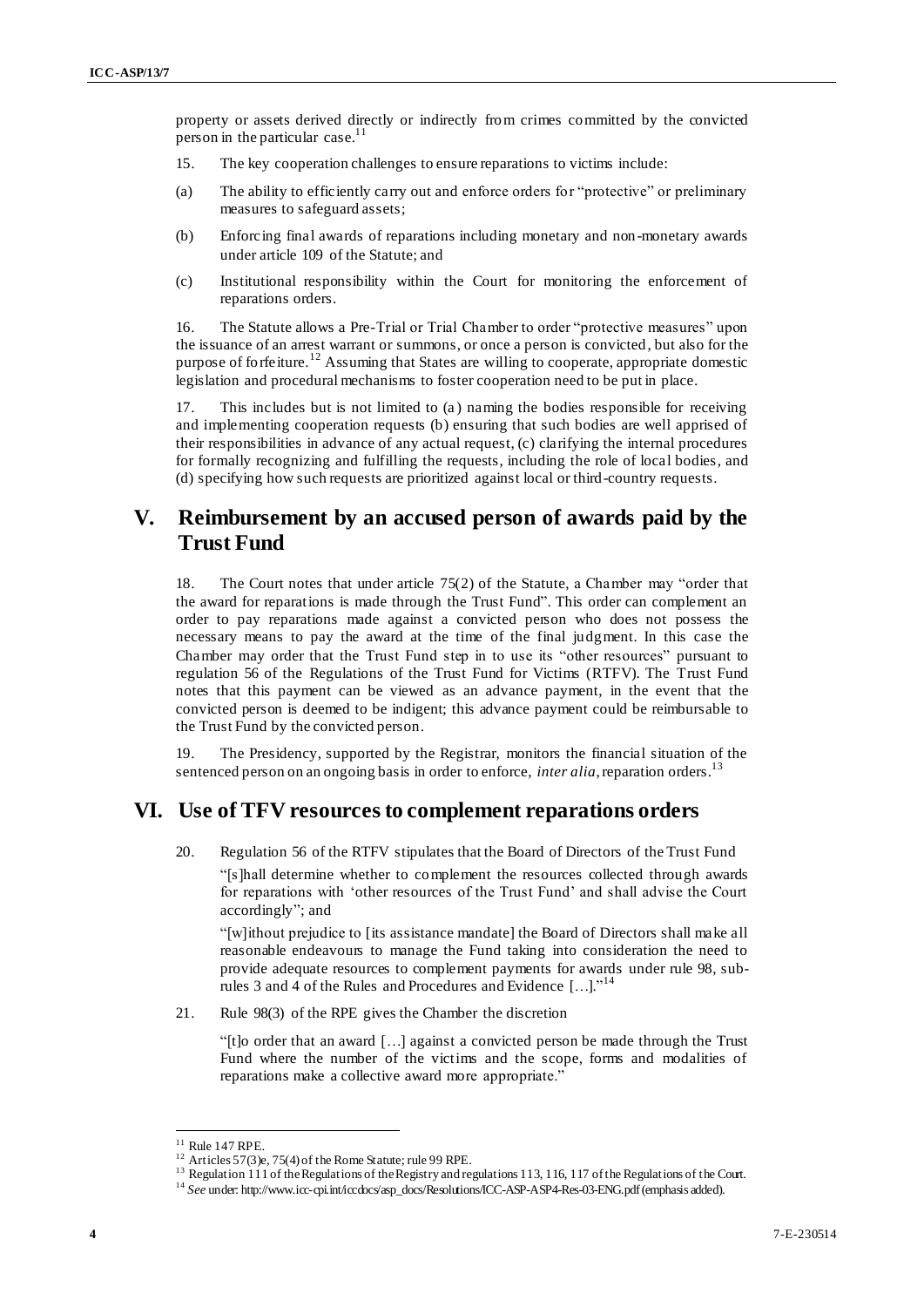22. The governing rules and regulations have to be applied in a manner putting the power of a Chamber to order that reparations be provided through the Trust Fund in relation with the responsibility of the Trust Fund's Board of Directors to assess whether and how to complement a reparations order. In doing so, the Board will undertake "reasonable endeavours to manage the fund taking into consideration the need to provide adequate resources<sup>"15</sup> to complement a reparations order.<sup>16</sup>

## **VII. Administrative costs of reparations**

23. In line with regulation 42 of the RTFV which states that "[t]he resources of the Trust Fund shall be for the benefit of victims of crimes within the jurisdiction of the Court [...]", the Trust Fund notes that any administrative costs related to the implementation of a reparations order are to be borne by the Trust Fund Secretariat's budget and not through donations or resources collected from fines or forfeitures. Accordingly, the capacity and resources of the Trust Fund's Secretariat should be responsive to any decision to implement Court-ordered reparations awards.

# **VIII. Conclusion**

24. As outlined in this report, the *Lubanga* decision on reparations has created a legal precedent which represents the necessary first step towards a comprehensive set of principles on reparations which also provide guidance on how to approach reparations from a financial standpoint.

25. Whilst awaiting the outcome of the appeals in this case, the Court and the TFV will take any steps necessary to establish a framework to implement any reparations awards, whether in this case or others.

 $\overline{a}$ <sup>15</sup> Regulation 56 of the RTFV.

<sup>16</sup> *See* Trial Chamber I's discussion and findings on the matter in the *Lubanga* decision on reparations, paras. 270-273.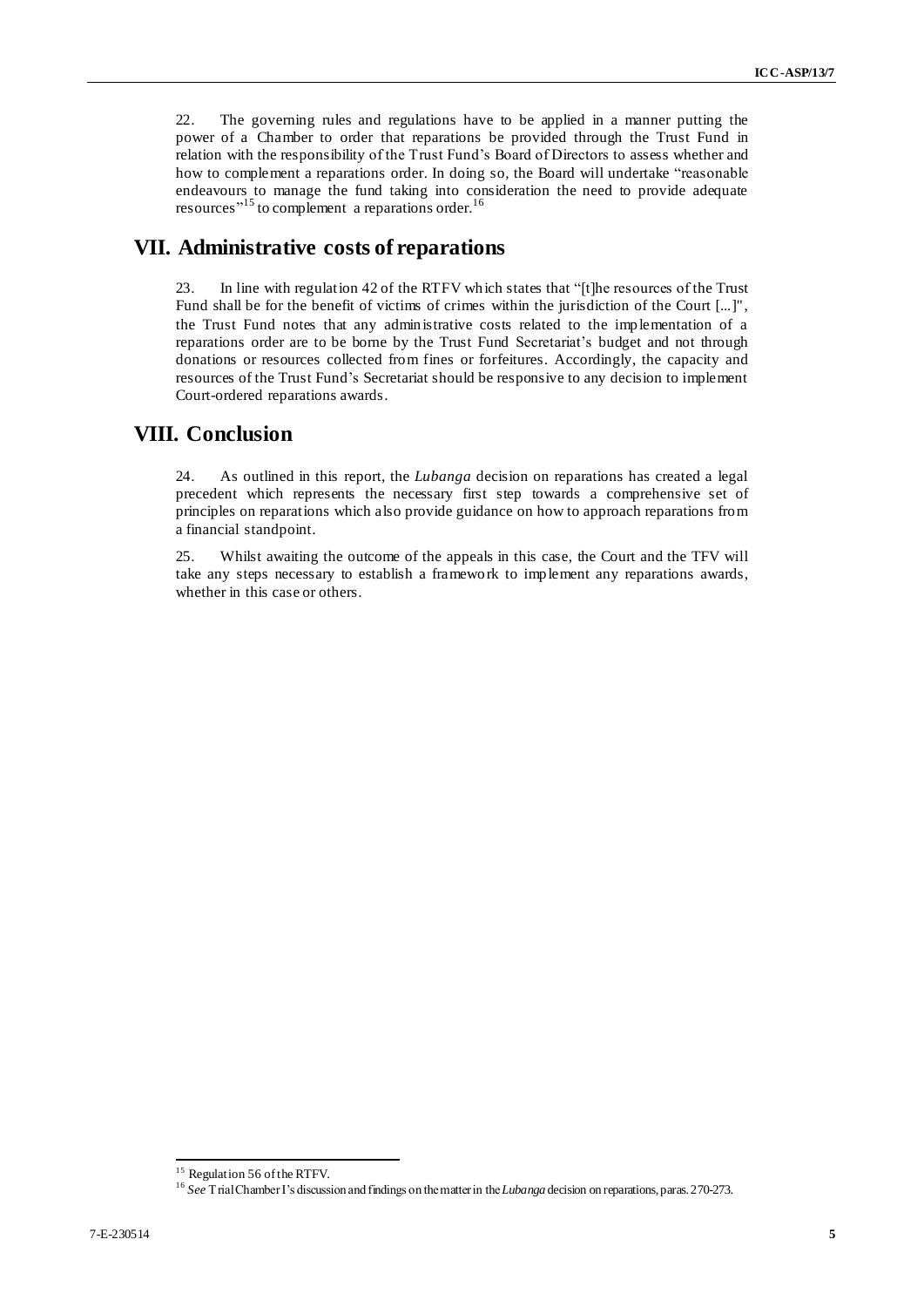#### **Annex**

### **Principles established in the** *Lubanga* **decision on reparations**

As noted by Trial Chamber I in the *Lubanga* decision on reparations, article 75 of the Rome Statute ("the Statute") is a key provision in the legal framework regarding reparations. Article 75(1) of the Statute clearly stipulates that

"[t]he Court shall establish principles relating to reparations to, or in respect of, victims, including restitution, compensation and rehabilitation. On this basis, in its decision the Court may, either upon request or on its own motion in exceptional circumstances, determine the scope and extent of any damage, loss and injury to, or in respect of, victims and will state the principles on which it is acting."

In addition, rules 97 and 98 of Rules of the Procedure and Evidence ("the RPE") are integral to the legal framework regarding reparations. Rule 97 deals with the assessment of reparations, stating that by examining the scope and extent of any damage, loss or injury "the Court may award reparations on an individualized basis or, where it deems it appropriate, on a collective basis or both." For this purpose, the Court may appoint experts to assist it "in determining the scope, extent of any damage, loss and injury to, or in respect of victims and to suggest various options concerning the appropriate types and modalities of reparations." Moreover, under rule 98(3) of the Rules and relevant to the *Lubanga* proceedings, "[t]he Court may order that an award for reparations against a convicted person be made through the Trust Fund [for Victims ("the TFV")] where the number of the victims and the scope, forms and modalities of reparations makes a collective award more appropriate."

The Chamber identified the applicable law pursuant to article 21 of the Statute (outlined *supra*). It comprehensively considered an extensive range of international instruments tailored to the question of victims' reparations. The Chamber also took into account the jurisprudence of regional human rights courts, national and international mechanis ms and practices, and significant human rights reports specifically addressing the issue.On this basis, the Chamber outlined the following principles:

- (a) *Dignity, non-discrimination and non-stigmatisation:* all victims are to be treated fairly and equally irrespective of whether they participated in the trial proceedings; particular attention and priority must be paid to the needs of victims in a particularly vulnerable situation such as children or victims of sexual or gender-based violence; victims shall be treated with respect for dignity and human rights, including rights to safety and privacy; reparations should be granted avoiding further stigmatisation of the victims and discrimination by their families and communities; and reparations will not be affected by awards or benefits received by victims from other bodies although they will be considered so that reparations are not applied unfairly or in a discriminatory manner.
- (b) *Beneficiaries of reparations*: reparations may be granted to direct and indirect victims, including the family members of direct victims; anyone who attempted to prevent the commission of one or more of the crimes under consideration; those who suffered personal harm as a result of offences, regardless of whether they participated in the trial proceedings; and legal entities.
- (c) *Accessibility and consultation with victims*: reparations principles and procedures should have a gender-inclusive approach; victims of crimes, together with families and communities should be able to participate throughout the reparations process with adequate support; recipients of reparations shall provide informed consent prior to any participation in reparations proceedings or award of reparations; outreach activities to affected individuals and their communities are an essential feature to render reparations significant; and the Court should consult with victims on reparations issues such as the identity of beneficiaries, priorities and obstacles to securing reparations.
- (d) *Victims of sexual violence*: appropriate reparations awards should be provided to victims of sexual and gender-based violence; gender-sensitive measures shall be implemented to ensure that women and girls are enabled to participate in a significant and equal way in the design and implementation of reparations orders.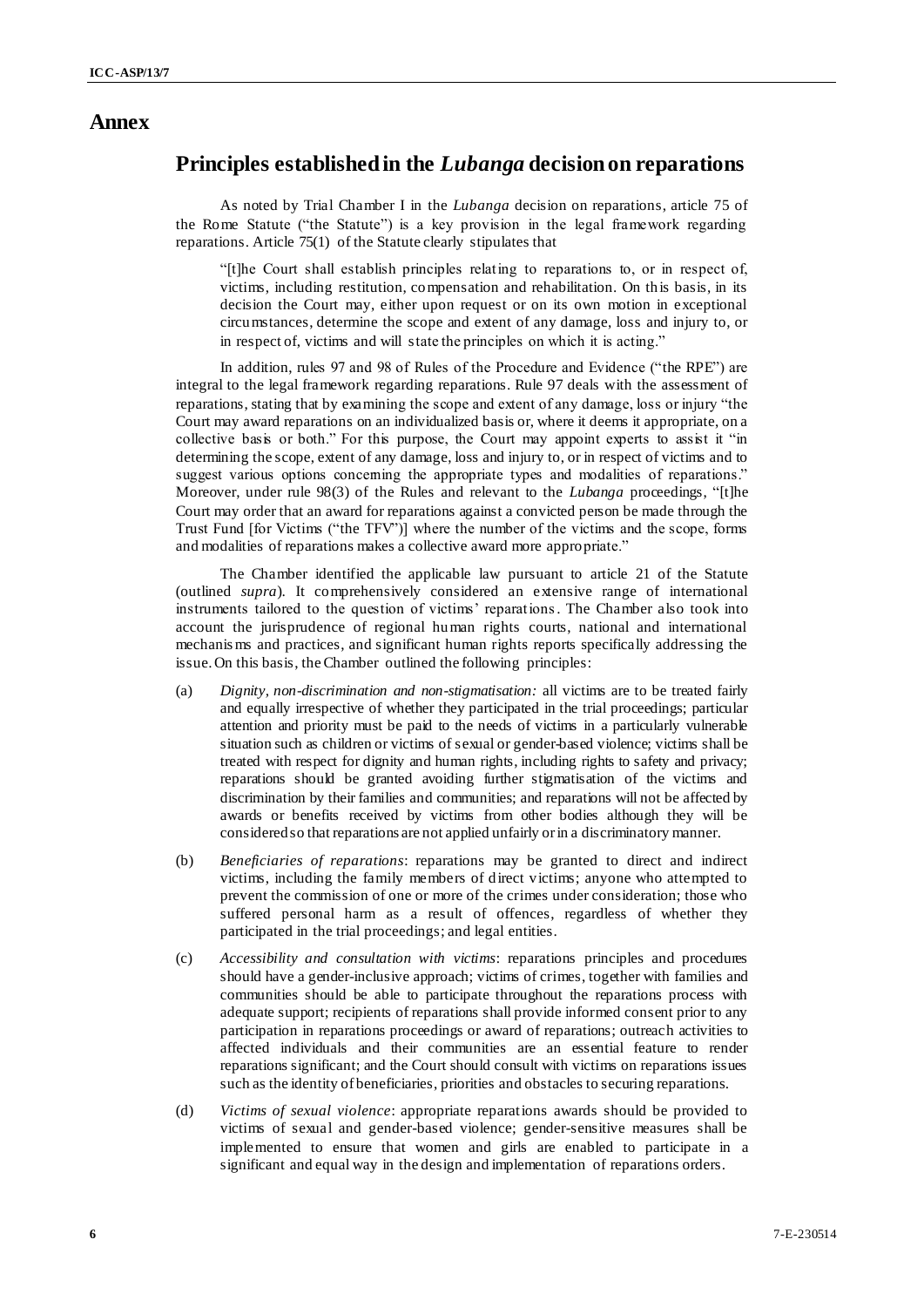- (e) *Child victims*: the age-related harm of victims as well as any differential impact of crimes on boys and girls shall be taken into account; all reparations decisions concerning children should be guided by the Convention on the Rights of the Child and should reflect a gender-inclusive perspective; special measures should be taken for the development, rehabilitation and reintegration of child soldiers in reparations proceedings; comprehensible information about reparations proceedings shall be provided to child victims and those acting on their behalf; and child victims shall be consulted regarding reparations decisions.
- (f) *Scope of reparations*: reparations may be awarded to individuals or groups; a collective approach should be utilized to ensure that reparations reach unidentified victims; individual and collective reparations may be awarded concurrently; individual reparations should avoid creating tensions within co mmunities; collective reparations should address harm suffered by victims on an individual and collective basis; and the Court should consider providing medical services, general rehabilitation, housing, education and training.
- (g) *Modalities of reparations*: the forms of reparations outlined in article 75 of the Statute, namely restitution, compensation, rehabilitation, do not represent an exclusive list. Other types of reparations may be appropriate, including those with symbolic, preventative or transformative value; restitution should, as far as possible, restore victims to their circumstances before the crimes were committed; compensation should be considered where economic harm is sufficiently quantifiable, it is appropriate and proportionate, and there are available funds; compensation shall be applied broadly to all types of harm such as physical, moral and non-material damage; rehabilitation shall include, *inter alia*, provision of medical services, psychological and social assistance, or appropriate reintegration measures for victims of child recruitment; other forms of reparation may include wide publication and outreach with respect to the Court's convictions and sentences, educational campaigns, or voluntary apologies by convicted persons to victims.
- (h) *Proportional and adequate reparations*: victims should receive adequate, appropriate and prompt reparations; reparations awards should be proportionate to the harm, injury, loss and damage established by the Court in light of the particular context of a case and circumstances of the victims; reparations should aim at reconciling victims with their families and communities at large; reparations should reflect local cultural and customary practices without being discriminatory or unequal; and reparations should support programmes that are self-sustaining over an extended period of time.
- (i) *Causation*: the causal link between the crime and relevant harm which forms the basis of a reparations claim shall not be limited to "direct" harm or "immediate effects"; rather, there should be a "but/for" relationship and the crime must be the "proximate cause" of the harm for which reparations are sought.
- (j) *Standard and burden of proof*: the Trial Chamber determined that a standard of "a balance of probabilities" is sufficient and proportionate to establish the facts relevant for a reparations order. Further, in light of the difficulty victims may face in obtaining evidence to support their claims, the extensive and systematic nature of the crimes and numbers of victims involved, a wholly flexible approach to determining factual matters for reparations was considered appropriate.
- (k) *Rights of the defence* : nothing in the above-listed principles will prejudice or be inconsistent with the rights of a convicted person to a fair and impartial trial.
- (l) *States and other Stakeholders*: States Parties are obliged to cooperate fully and not prevent the enforcement or implementation of reparations orders and awards; and reparations under the Rome Statute do not interfere with States' responsibilities to award reparations to victims under other treaties or national law.
- (m) *Publicity of the Principles*: the Registrar of the Court is responsible for taking all necessary measures to publicise reparations principles and proceedings; reparations proceedings shall be transparent; and measures should be adopted to ensure that all victims have detailed and timely notice of reparations proceedings and access to any awards.